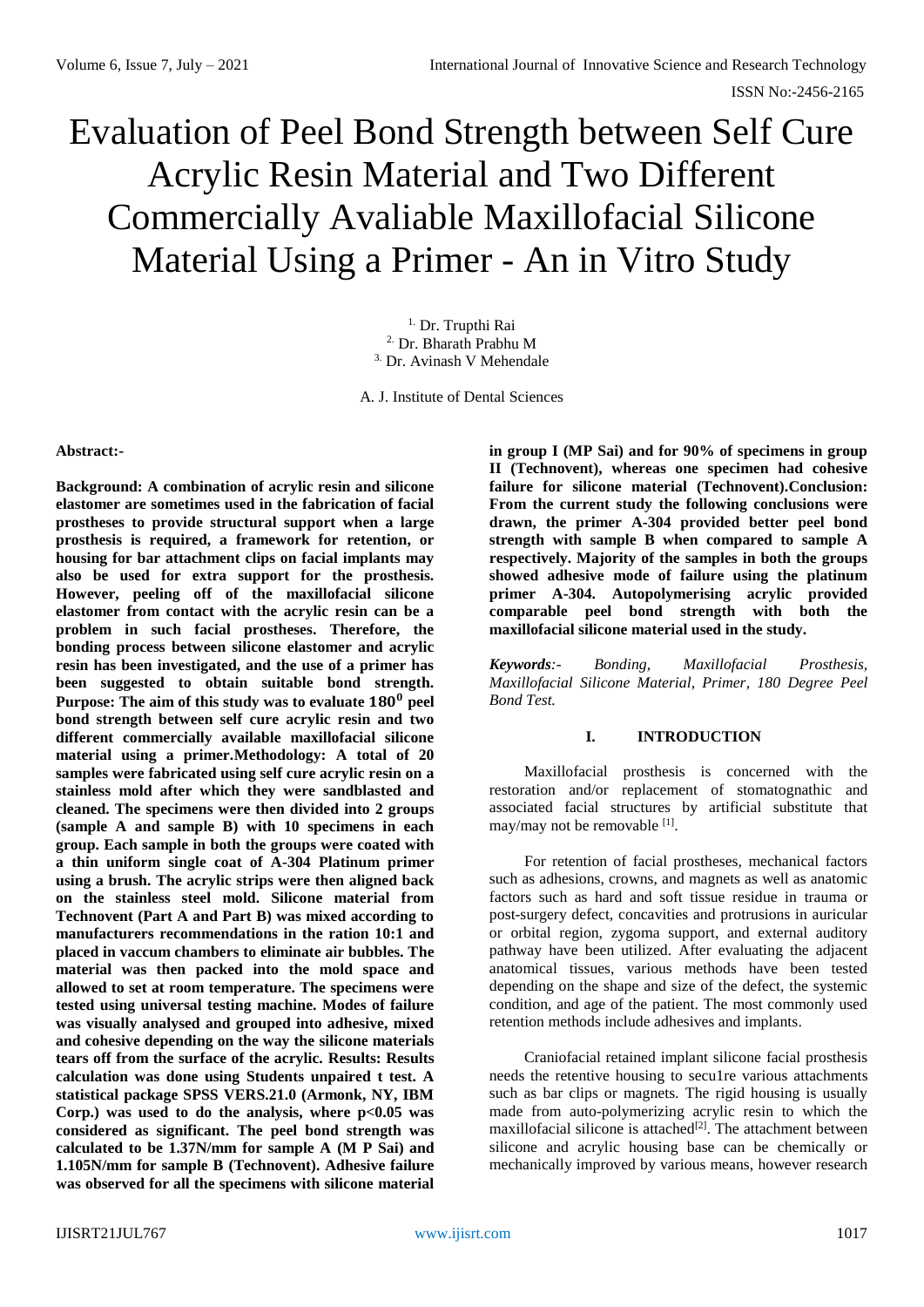is mainly focused towards chemical bonding between silicone and acrylics.

Extra-oral facial prostheses used in combination with implants entail a retentive matrix to grasp the bar clips or magnets in place with the prosthesis. The retentive matrix is generally made from acrylic resin which can be either heatpolymerizing, auto-polymerizing, or light-cured materials, to which the facial silicone elastomer material is attached. Hence, sufficient bond strength is required to ensure a durable and functional prosthesis. During usage, maxillofacial silicone prosthesis may result in bond failures between the silicone and denture base, colour deterioration and loss of mechanical properties (i.e. tear and tensile strengths)<sup>[3]</sup>

In order to overcome such a limitation, the association of acrylic resin and facial silicone has been proposed. In this technique, the retention device of the implant is embedded in acrylic resin and then covered with silicone. Nevertheless, the resin/silicone bond is not safe, and the silicone may tear or separate from the resin when patients remove their prosthesis  $[4, 5]$ .

Clinical studies have indicated the application of primers and adhesives on the resin/silicone interface to enhance the bonding between the two materials.

During function, silicone facial prosthesis faces numerous physical and mechanical failures, including bond failures between silicone and acrylic housing, color changes, wear and tear of silicone prosthesis margins. Though, silicone elastomers have undergone much improvement in terms of improved physical and mechanical properties; debonding of silicone away from the retentive housing is still a consistent problem<sup>[6]</sup>.

Surface roughness is believed to increase the surface area for bonding between silicone and acrylic resin. Various methods have been used to prepare surface of acrylic prior to application of primers, such as beading with rotating burs, sand blasting, holes and rubbing with SiC paper over acrylic substrate<sup>[7]</sup>.

It is common knowledge that silicone elastomers are difficult to bond to acrylic or VLC resins; hence manufacturers have developed primers to enhance the bond. Hence the current study was aimed to investigate the peel bond strength between self cure acrylic resin and two different commercially available maxillofacial silicone material using a primer.

### **AIM OF THE STUDY**

To evaluate  $180<sup>0</sup>$  peel bond strength between self cure acrylic resin and two different commercially available maxillofacial silicone material using a primer.

### **OBJECTIVES**

- 1. To determine the peel bond strength between maxillofacial silicone material Technovent and self-cure acrylic using primer.
- 2. To determine the peel bond strength between maxillofacial silicone material MP Sai and self-cure acrylic using primer.
- 3. To compare the peel bond strength Technovent and MP Sai with acrylic using a primer.
- 4. To determine the common mode of bond failure in the primer used.

### **II. METHODOLOGY**

### **MATERIAL**

Self cure acrylic strips were fabricated as substrate for primer application using DPI-RR cold cure material.A-304 platinum primer was used on the surface of acrylic. Two maxillofacial silicone material were used that is Technovent and MP Sai silicone, where Technovent material is supplied as Part A and Part B systems and M P Sai material supplied as single tube system, both of them are RTV. The materials are listed in Table 1.

# **STUDY DESIGN**

A total of 20 samples were considered, which were divided into 2 groups with 10 specimens in each group as described in Table 2. Fabricated acrylic resin strips were surface treated with sand blasting method using Korox 110 powder, after which they were coated with a thin uniform single coat of A-304 Platinum primer using a brush. Universal testing machine (ZWICK/ROELL) was used to perform 180 degree peel bond test.

| <b>MATERIAL</b>                                      | <b>BRAND NAME</b>     | <b>MANUFACTURER</b>                         |  |
|------------------------------------------------------|-----------------------|---------------------------------------------|--|
| <b>SILICONE</b>                                      | <b>Technovent</b>     | Factor 11, Inc.Lakeside, AZ,USA             |  |
|                                                      | 2. MP Sai             | M P Sai Enterprise Pvt Ltd Manpada, Thane   |  |
| <b>PRIMER</b>                                        | A-304 Platinum primer | Technovent/Factor 11, Inc.Lakeside, AZ, USA |  |
| <b>ACRYLIC</b>                                       | DPI-RR cold cure      | <b>Dental Products of</b>                   |  |
|                                                      | Material              | India, The Bombay Burmah trading Corp. Ltd. |  |
| <b>SANDBLASTING POWER</b>                            | KOROX 110 $(fig 5)$   | Wilheim-Herbst-Strabe 1                     |  |
|                                                      |                       | Made in Germany                             |  |
| Table 1: Description of materials used in this study |                       |                                             |  |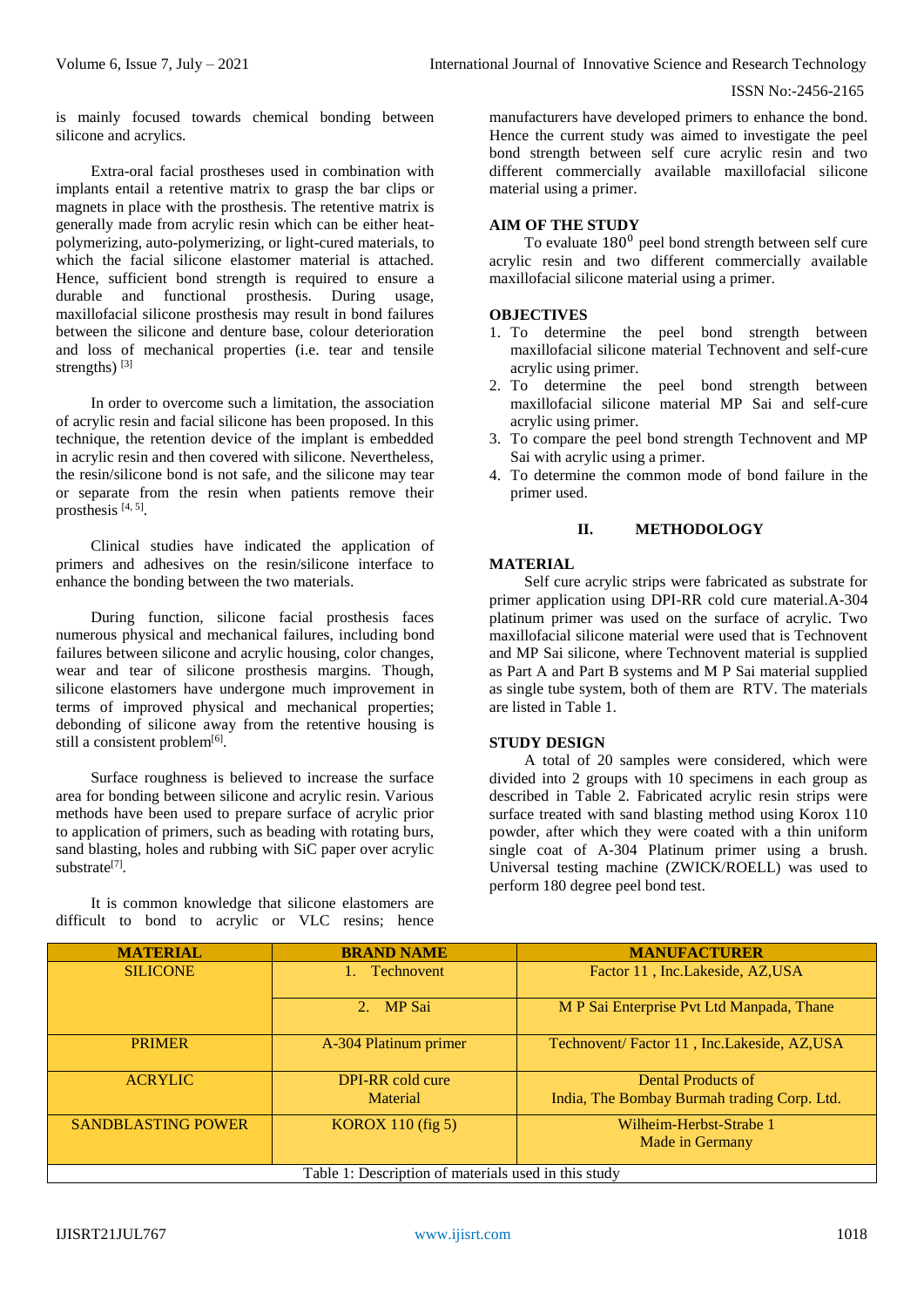| <b>SILICONE MATERIAL</b>                                                         | <b>PRIMER</b>  | <b>ACRYLIC MATERIAL</b>   | <b>SAMPLE</b> |  |
|----------------------------------------------------------------------------------|----------------|---------------------------|---------------|--|
| SAMPLE A-Technovent-Factor 11, Inc.                                              | A-304 Platinum | DPI-RR cold cure material | $N=10$        |  |
| Lakeside, AZ,USA                                                                 | primer         |                           |               |  |
| SAMPLE B-(MP Sai-M P Sai Enterprise Pvt Ltd                                      | A-304 Platinum | DPI-RR cold cure material | $N=10$        |  |
| Manpada, Thane)                                                                  | primer         |                           |               |  |
| Table 2: Description of the specimens used in this study (sample A and sample B) |                |                           |               |  |
|                                                                                  |                |                           |               |  |

### **MOLD FABRICATION**

Three piece stainless steel mold was designed to standardize the fabrication of both silicone material samples and the acrylic resin samples. The upper mold helps to exert force while packing the material and the lower mold holds the material in place while the middle lid of the mold was designed to accommodate 5 sets of specimens of 75mm×10mm×4mm each.



### **SPECIMENS FABRICATION**

Self cure acrylic resin powder and liquid was dispensed and mixed in a flexible bowl according to manufactures instructions, the material was then packed onto the prefabricated mold at dough stage. The packed material was allowed to set at room temperature, 20 samples of acrylic strips were fabricated in the similar manner after which it was retrieved and their surface of 25mm was marked initially and then prepared by sandblasting using Korox 110 powder while the unbonded area of 50mm was covered with adhesive tape using 3M scotch plaster tape. The acrylic specimens were then cleaned with acetone to remove any debris of acrylic or aluminium oxide powder and left to dry for 15 mins.



Fig 9. Dimensions of acrylic and silicone specimen with dimensions of bonded and unbonded areas

### **SAMPLE A and SAMPLE B FABRICATION**

A uniform layer of single coat of primer was applied using a brush over self cure acrylic strips along the marked area of 25mm and left to dry for 30mins(fig 1). The acrylic strips were then aligned back on the stainless steel mold. Silicone material from M P Sai was dispensed onto the glass slab and manipulated for the required consistency. Similarly silicone material from Technovent (Part A and Part B) was mixed according to manufacturers recommendations in the ration 10:1 and placed in vaccum chambers to eliminate air bubbles. Both the material were then packed into the mold space and allowed to set at room temperature (fig 2). The set specimen thickness was 4mm where 2mm was acrylic and 2mm was silicone material. The silicone material was bonded to acrylic at one end that is along the 25mm of the length of the acrylic sample and free at another end.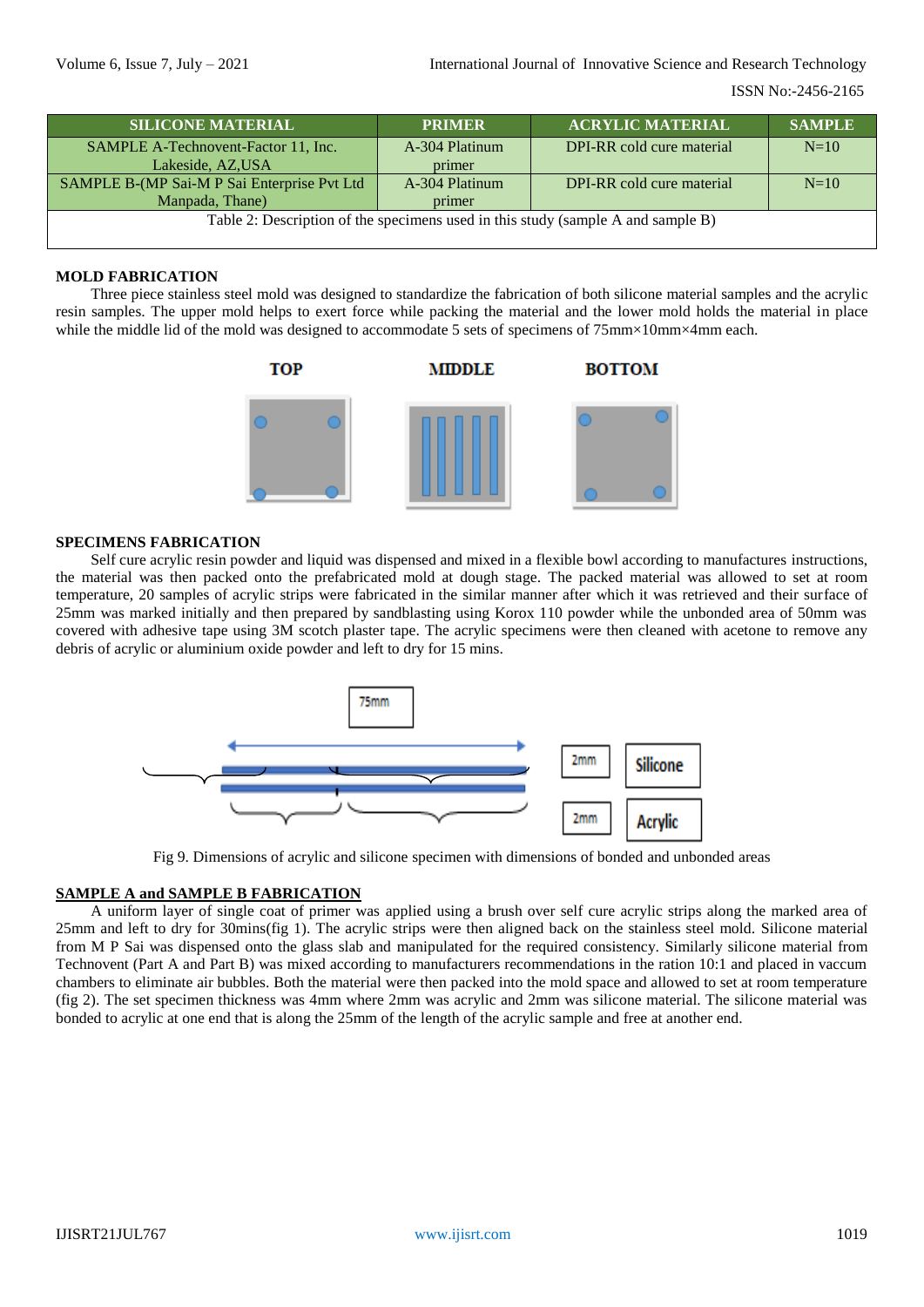

### **SPECIMENS TESTING**

The specimens were tested using universal testing machine by holding the rigid acrylic strip in lower clamp and the unbound silicone is turned back at 180˚ and gripped in upper clamp. The cross head speed was adjusted at 10mm/min and specimens were pulled at 180˚ to peel the silicone material off the acrylic (fig 3). The force required to induce bond failure was registered and peel strength (PS) (N/mm) was calculated using

# $\text{PS=}F/W(\frac{1+\lambda}{2}+1)$

Where F indicates maximum force (N), W is the width of individual specimen (mm) and  $\lambda$  is extension ratio (ratio of stretched to unstretched length) of silicone material.

### **BOND FAILURE DETECTION**

Modes of failure was visually analysed and grouped into adhesive, mixed and cohesive depending on the way the silicone materials tears off from the surface of the acrylic. The surface of self cure acrylic interface was visually assessed and modes of failure were categorized as adhesive (peeling of silicone material), mixed (silicone material snaps off from acrylic surface) and cohesion (tearing of silicone material) (fig 4).



Fig 10.Visual assessment of three different types of bond failures seen during the peeling of silicone from acrylic surface.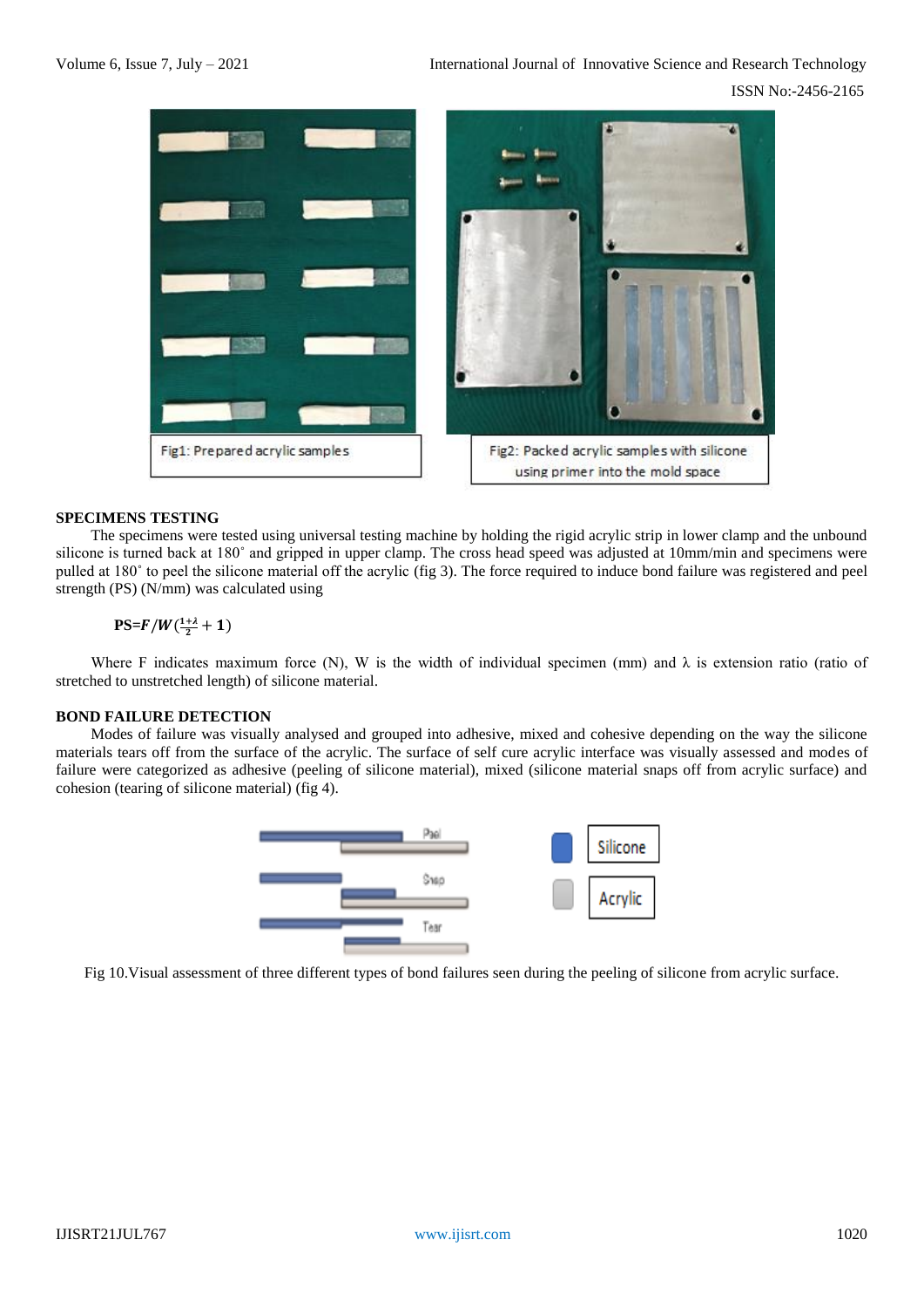

### **III. RESULTS**

Results calculation was done using Students unpaired t test. A statistical package SPSS VERS.21.0 (Armonk, NY, IBM Corp.) was used to do the analysis, where  $p<0.05$  was considered as significant. Self cure acrylic resin was mixed in a flexible bowl using manufactures instructions, the material was then packed to the prefabricated stainless steel mold at dough stage. The packed material sets at room temperature after which it was retrieved and their surface was prepared by sandblasting (20 samples) using Korox 110 powder while the un bonded surface was covered with adhesive tape (3M scotch).The acrylic specimens were then cleaned with acetone to remove any debris of acrylic or aluminium oxide powder and left to dry for 15 mins. A uniform layer of single coat of primer was applied using a brush over self cure acrylic strips (25mm) and left to dry for 30mins.

The acrylic strips were then aligned back on the stainless steel mold. Silicone material (Technovent and MP Sai silicone) was mixed according to manufacturer's instructions and placed in vaccum chambers to eliminate air bubbles. The material was then injected into mold space and allowed to cure at room temperature. The cured specimen thickness was 6mm where 3mm was acrylic and 3mm was



silicone from the acrylic samples

silicone material. The silicone material was bonded to acrylic at one end and free at another end.

The specimens were tested using ZWICK/ROELL universal testing machine by holding the rigid acrylic strip in lower clamp and the unbound silicone was turned back at 180˚ and gripped in the upper clamp. The cross head speed was adjusted at 10mm/min and specimens were pulled at 180˚ to peel the silicone material off the acrylic. The force required to induce bond failure was registered and peel strength was calculated using a formula. The recording of peel obtained were recorded as shown in Graph 1 and Graph 2 for Sample B (MP Sai) and Sample A (Technovent) respectively and also the values are shown in table 4 and table 5 for Sample B (MP Sai) and Sample A (Technovent) respectively.

The peel bond strength was calculated to be 1.37N/mm for sample B (M P Sai) and 1.105N/mm for sample A (Technovent) as shown in Graph 1 and depicted in table 3. The mode of failures were visually analysed and grouped as adhesive, cohesive and mixed. Adhesive failure was observed for all the specimens with silicone material in group I (MP Sai) and for 90% of specimens in group II (Technovent), whereas one specimen had cohesive failure for silicone material (Technovent) as shown in table 6.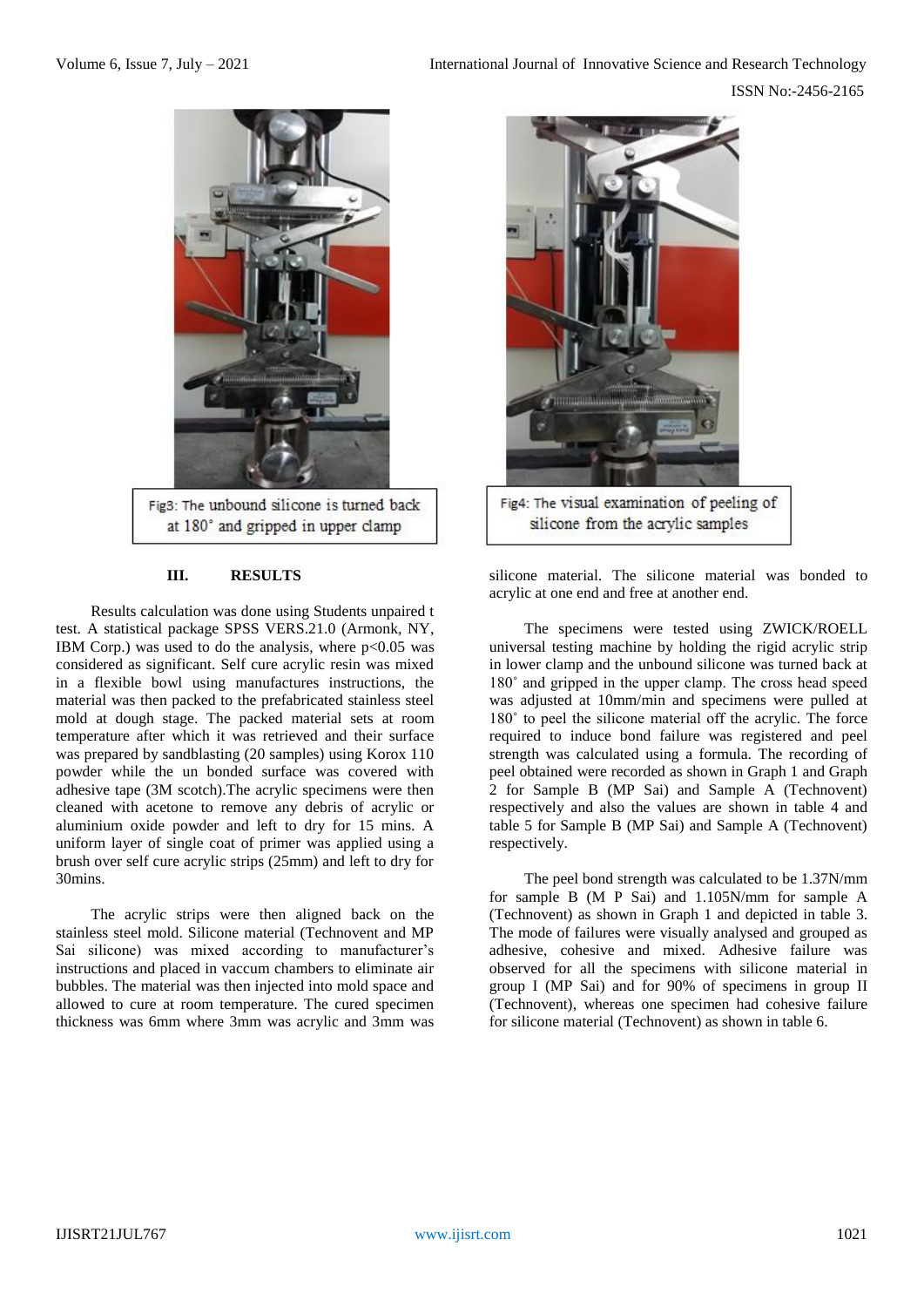

Graph 1: Mean Peel Strength values after Peel Bond Test

| Table 3: Comparison of mean values of peel strength (N/mm) for two different silicone materials |  |
|-------------------------------------------------------------------------------------------------|--|
|                                                                                                 |  |
|                                                                                                 |  |
|                                                                                                 |  |

| <b>Groups</b>     |    | <b>Mean</b> | <b>SD</b> | <b>P</b> value |
|-------------------|----|-------------|-----------|----------------|
| M P Sai           | 10 | 1.3762      | 0.078     | $P = 0.001*$   |
| <b>Technovent</b> | 10 | 1.105       | 0.035     |                |
|                   |    |             |           |                |

Level of significance at P < 0.05; SD – Standard Deviation

\*statistically significant using unpaired 't' test

| Table 4: Description of the values for peel bond strength used in this study (sample B) |
|-----------------------------------------------------------------------------------------|
|-----------------------------------------------------------------------------------------|

| <b>MPSAI</b>    |      |                         |                |                |       |
|-----------------|------|-------------------------|----------------|----------------|-------|
| sample          | Fmax | Tensile strength (N/mm) | Elongation $@$ | thickness (mm) | width |
|                 |      |                         | Break $(\% )$  |                | (mm)  |
| $M1$            | 3.65 | 0.365                   | 69.2           | $\overline{2}$ | 10    |
| $\mathbf{M2}$   | 2.06 | 0.206                   | 89.6           | $\overline{2}$ | 10    |
| $\mathbf{M}3$   | 2.62 | 0.262                   | 94.4           | $\overline{2}$ | 10    |
| $\mathbf{M}4$   | 2.05 | 0.205                   | 73.3           | $\overline{2}$ | 10    |
| M <sub>5</sub>  | 2.08 | 0.201                   | 70.1           | $\overline{2}$ | 10    |
| M6              | 2.11 | 0.205                   | 86.6           | $\overline{2}$ | 10    |
| M7              | 3.33 | 0.206                   | 84.2           | $\overline{2}$ | 10    |
| $\overline{M8}$ | 2.89 | 0.212                   | 89.6           | $\overline{2}$ | 10    |
| M <sub>9</sub>  | 3.15 | 0.253                   | 92.1           | $\overline{2}$ | 10    |
| <b>M10</b>      | 2.17 | 0.207                   | 83.6           | $\overline{2}$ | 10    |

Table 5: Description of the values for peel bond strength used in this study (sample A)

| <b>TECHNOVENT</b> |              |                                |                              |                |           |
|-------------------|--------------|--------------------------------|------------------------------|----------------|-----------|
| sample            | <b>F</b> max | <b>Tensile strength (N/mm)</b> | <b>Elongation</b> @          | thickness (mm) | width     |
|                   |              |                                | <b>Break</b> $(\frac{9}{6})$ |                | (mm)      |
| <b>T1</b>         | 0.58         | 0.0576                         | 61.5                         | $\overline{2}$ | 10        |
| <b>T2</b>         | 1.01         | 0.101                          | 22.7                         | $\mathbf{2}$   | <b>10</b> |
| <b>T3</b>         | 0.42         | 0.042                          | 23.6                         | $\mathbf{2}$   | 10        |
| <b>T4</b>         | 0.32         | 0.0324                         | 22.1                         | $\mathbf{2}$   | 10        |
| T <sub>5</sub>    | 0.92         | 0.0917                         | 41.3                         | $\mathbf{2}$   | <b>10</b> |
| <b>T6</b>         | 0.62         | 0.0988                         | 55.6                         | $\mathbf{2}$   | <b>10</b> |
| <b>T7</b>         | 0.58         | 0.112                          | 24.9                         | $\mathbf{2}$   | <b>10</b> |
| T <sub>8</sub>    | 0.89         | 0.0966                         | 58.7                         | $\mathbf 2$    | <b>10</b> |
| T <sub>9</sub>    | 0.83         | 0.109                          | 38.5                         | $\overline{2}$ | <b>10</b> |
| <b>T10</b>        | 0.75         | 0.106                          | 49.5                         | $\mathbf{2}$   | 10        |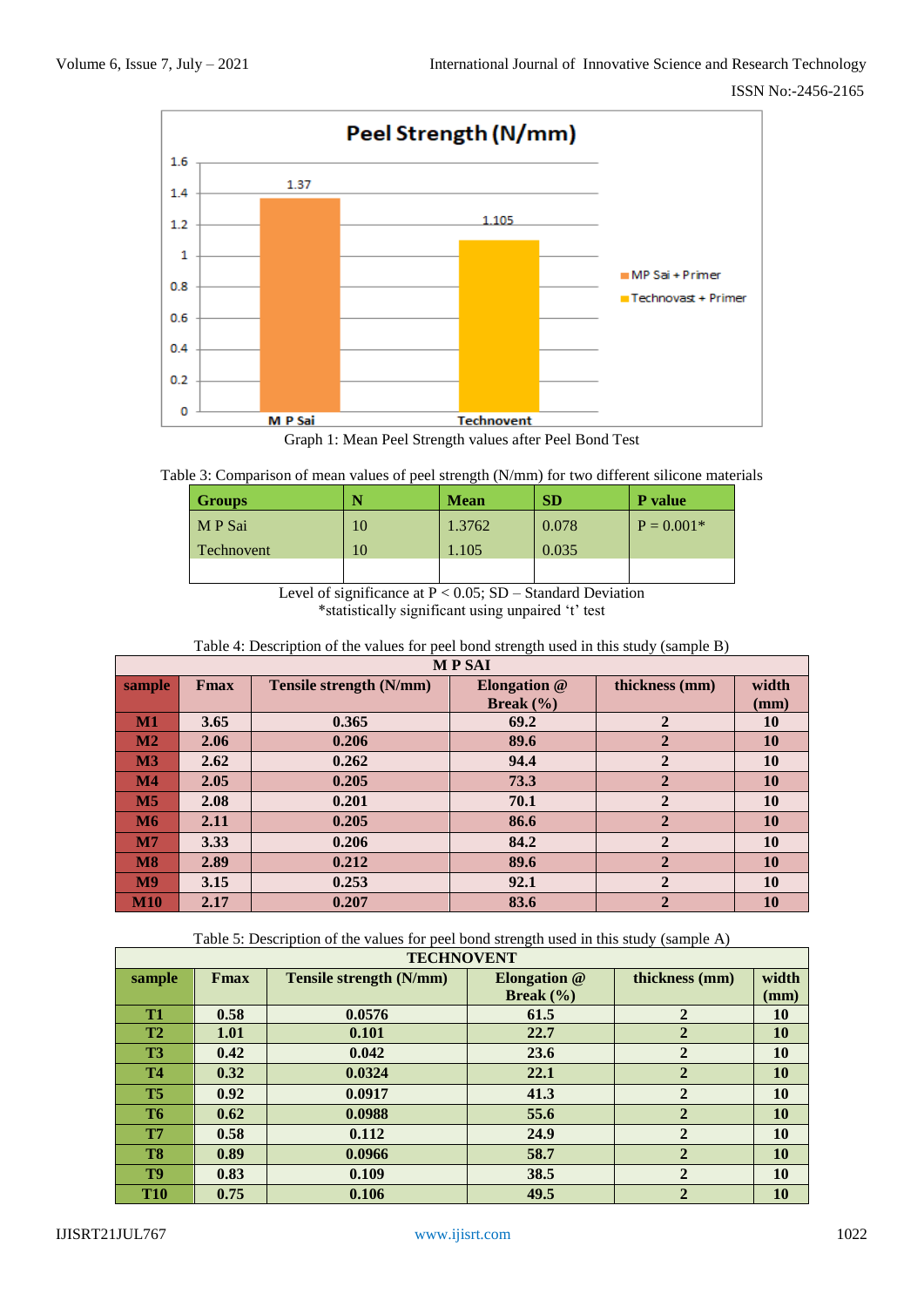3

Stress in N  $\overline{2}$ 

1

ſ 0

10

### ISSN No:-2456-2165



Table 4: Mode of failures as observed in all the specimens in both groups



30

40

50

20



Graph 3: Graph showing the peel bond strength in samples with Technovent silicone.

### **IV. DISCUSSION**

The current study showed that the use of acrylicprimer combination influenced bond strength between silicone elastomer and acrylic resin. A total of 20 samples were considered, which were divided into two groups (sample A and sample B) with 10 samples in each group. Acrylic samples were fabricated and sandblasted in selected area to receive two different commercially available silicone elastomeric material (Technovent and M P Sai). Sample A group received Technovent and sample B received M P Sai silicone material. The sand blasted area was treated with A-304 primer. The fabricated samples were tested for their peel

bond strength in a universal testing machine. Thus, the null hypothesis that bond strength of maxillofacial silicone elastomers is not affected by the addition of primer was rejected.

The materials used in this study are those that are often used in maxillofacial prosthetic treatment. The bonding of silicone on an acrylic plate was reported to be poor when bonded without a primer. The differences in terms of bond strength within two groups using two different silicones with a primer are due to variations in compositions and their chemical affinity with the primer and acrylic resin. The peel bond strength of specimens treated with primer A-304 with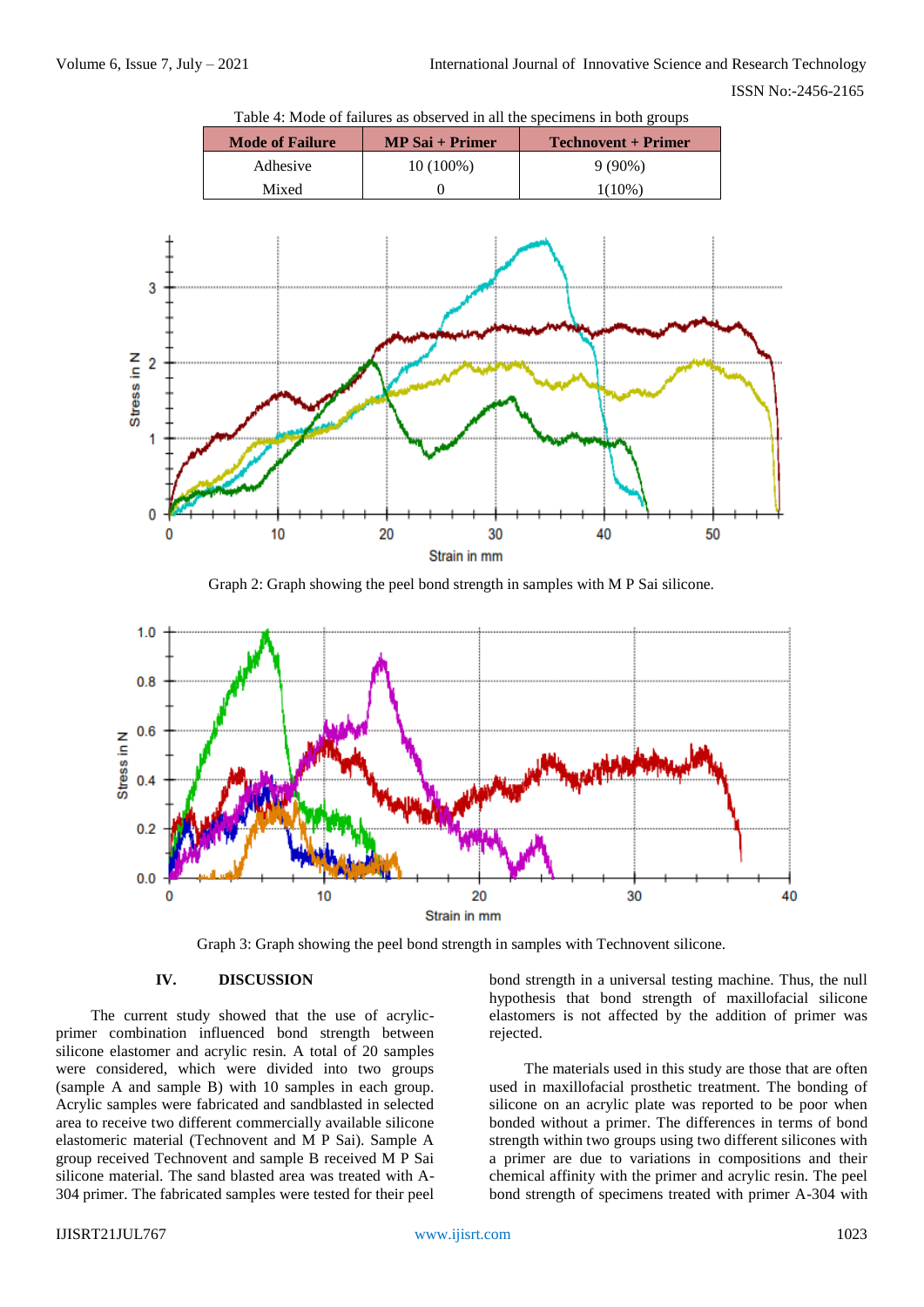two different commercially available silicones ranged 1.37N/mm for sample B (M P Sai) and 1.105N/mm for sample A (Technovent) respectively. The values recorded for bonding of M P Sai silicone with acrylic was better than that recorded by Technovent with acrylic using the primer. The peel bond strength between silicone and acrylic without a primer was not investigated. The 180˚ peel force that occur during removal of prosthesis can stimulate the horizontal component of de-bonding forces, leading to bond failures.

The primer in its composition consists of an adhesive agent and an organic solvent that is believed to react with both, silicone elastomer and acrylic resin materials. It acts as an intermediate layer composed of hydrophilic and hydrophobic groups, which react with functional groups present in silicone elastomer. In addition, primers activate the surface of resins by etching or promoting covalent coupling and hydrogen bonding, enhancing the surface energy and wettability of the resin substrate, and penetration of the polymeric ingredients into the surface layer $^{[35]}$ .

In addition, the bonding between the silicone and acrylic resin may be affected by the chemical affinity between the silicone material and primers. The chemical affinity is also related to the composition of the materials that will be used. According to the manufacturer, the autopolymerized acrylic resin (DPI-RR cold cure Material ) basically has two components powder and liquid<sup>[36,37]</sup>. The powder is composed of polymethylmethacrylate and benzoyl peroxide and liquid has methylmethacrylate, EDMA/Crosslink/ and an inhibitor. The Technovent silicone material is a two-component material and M P Sai is a one component silicone material. Dimethylsiloxane polymer, reinforcing silica, and a platinum catalyst are the elastomeric components present in M.P Sai and Technovent silicone material. The curing component is made up of a dimethylsiloxane polymer, an inhibitor, and a siloxane crosslinking agent. No strong bond between them was noted when no primer and adhesive was applied as the composition of two materials is different<sup>[15,36,38]</sup>.

The peel-testing, produces stresses in horizontal plane and the debonding proceeds through a line of junction, whereas in case of shear testing, interfacial area is stressed, with tear resistance of the silicone elastomer plays an important role to prevent bond failures. In present study peel bond strength was calculated considering both the elastic deformation (λ) of prepared silicone, and the applied primer bonding. This formula calculates the amount of absorbed energy required for deformation of the silicone and the energy used to peel the silicone away from acrylic resin depicted in graph 1 and graph 2 for the above study<sup>[39]</sup>. Therefore, the absorbed energy is also affected by the hardness and dimensions such as thickness and width of the specimen; whereas the energy used to peel the silicone from acrylic, is affected by the area of bonding and interfacial thickness of adhesive primer. Thus, if peeling of flexible silicone occurs with a minimum strain, the elastic energy present in the unattached tab can only be neglected. In previous studies, peel bond strength was calculated (the highest peel force was considered per unit of width), where the extension ratio was not taken into account $[40]$ .

Few previous studies have debated over the effects of the fabrication process or post-fabrication conditions on silicone-acrylic bonding where they have stated that the fabrication process may or may not affect the bond strength of the same. In a study conducted by Polyzois, where he investigated the effects of microwave and dry heat fabrication processes on bond strength, he found that bonding was affected by the type of silicone elastomer and not by the fabrication process used. In Polyzois's study, however, the effect of using metal flasks was not evaluated which can be a drawback $[13]$ .

In a study conducted by Taft et al. the results showed that surface treatment of light-polymerising and autopolymerising acrylic resins with 1205 primer had a higher peel bond strength compared to no primer group. In general, peel result values of Taft et al were higher than those of the current study and this may be because of the use of different surface preparation (pumice), primers (1205 and 2260), acrylics, silicones as well as the design of the bonded and free tested samples<sup>[41]</sup>.

In a study conducted by Shetty and Guttal , where they detailed that the use of primers enhanced the peel bond strength between Cosmesil M511 and heat–polymerisng acrylic resin as compared to control group which had no prime. They found that the use of primer A330-G with different surface treatments such as retentive holes, beads and smooth surfaces had remarkably greater peel bond strength than when compared to control samples. In addition to that they had also concluded that G611 primer showed similar results as compared to control groups, with additional retentive holes made, additional beads on the acrylic samples and smooth surface acrylic samples. [27].

A significant improvement in peel bond strength was seen in a study demonstrated by Al-Shammari et al where they used light-polymerising resins which were surface treated with MED6-161 primer which was compared to auto-polymerising resins exposed to the same primer. The study revealed that the peel bond strength was improved when autopolymerising resins were coated with MED160 primer as compared to light-polymerising resins exposed to the same primer $[24]$ .

The peel bond strength was influenced by the mode of surface preparation and the type of primer used in each group. Many studies have been done to modify the surface preparation technique to attain higher bond strength. Amin et al had reported in his study that the bond strength between silicone and acrylic had decreased after sandblasting<sup>[34]</sup>. Similarly, Miami et al found that surface preparation of the denture resin surface with air abrasion was not very effective in providing long term bond strength $^{[35]}$ . In contrast, Polyzois and Frangou stated that, 80 Grit, SiC provided higher bond strengths as compared to other grits of  $\overline{\text{SiC}}$  paper<sup>[14]</sup>. In a study conducted by Tanveer et al, primers (A-306, A-304 and A-330) were applied after surface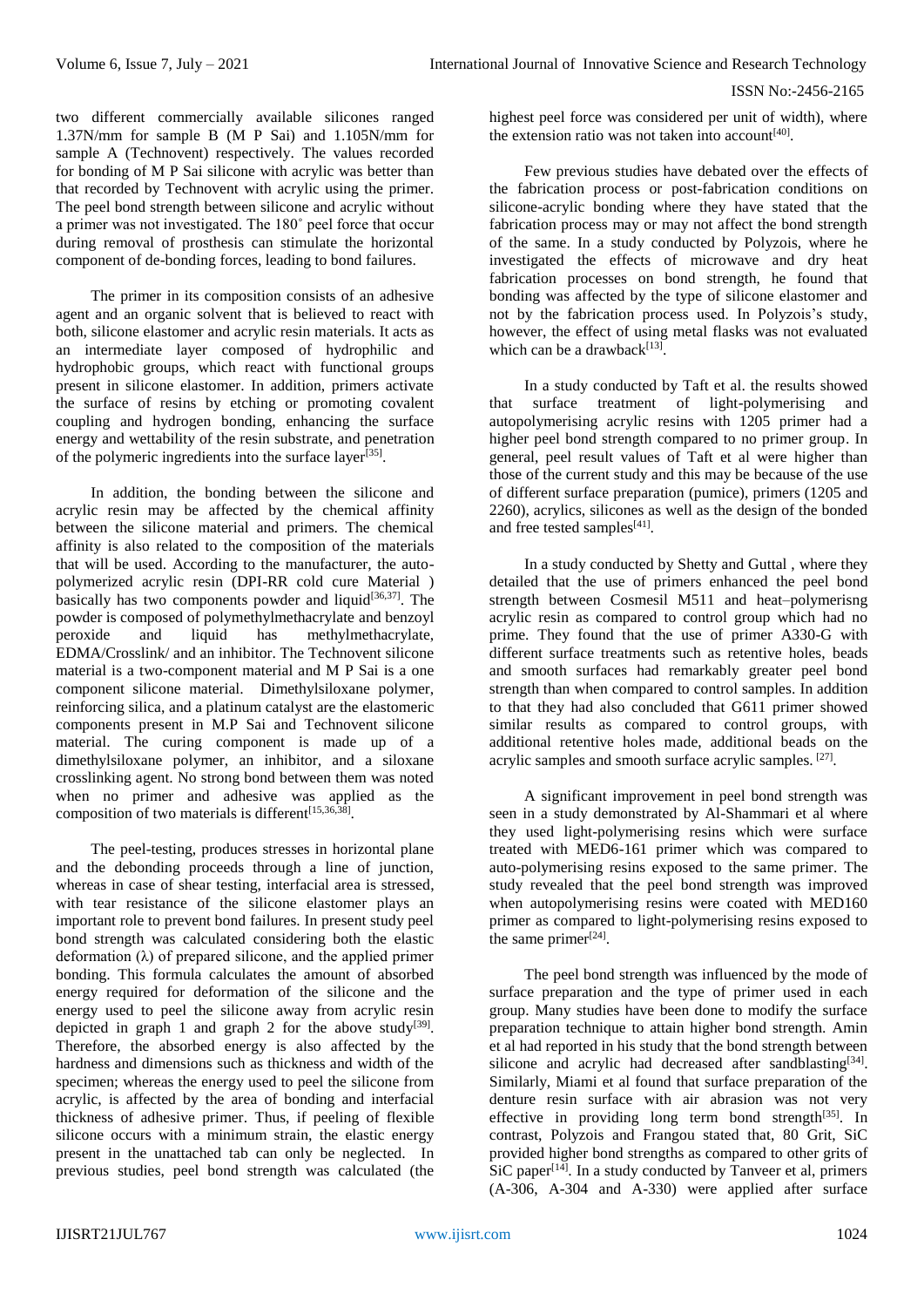### ISSN No:-2456-2165

preparation with 80 Grit SiC paper to increase the surface area of rigid Plexiglas acrylic. Therefore, surface treated specimens bonded with primer A-330 had exhibited the highest peel bond strength of 4.05N/mm while for specimens primed with A-304 and A-306 had shown low peel bond strength between 1.63-3.18N/mm<sup>[20]</sup>.

The current research assessed the bond strength of silicone to acrylic base using peel test. Patients with any kind of facial defects are often rehabilitated with a maxillofacial prosthesis. For a successful outcome of a maxillofacial prosthesis the bond between the acrylic substrate (encompassing the clips and magnets) and the silicone elastomer is very critical. The current study evaluated 180<sup>0</sup> peel bond strength between self cure acrylic resin and two different commercially available maxillofacial silicone material M P Sai and Technovent with a platinum primer A 304. However, further investigation using different primers with different silicones and different surface treatments of acrylic has to be done to achieve the optimum bonding that is need.

# **V. CONCLUSION**

Within the limitations of this in-vitro study following conclusions were drawn:

1. The primer A-304 provided better peel bond strength with sample B when compared to sample A respectively. 2. Majority of the samples in both the groups showed adhesive mode of failure using the platinum primer A-304. 3. Autopolymerising acrylic provided comparable peel bond strength with both the maxillofacial silicone material used in

### **Clinical significance**

the study.

This study provides prosthodontists information that may be helpful in the fabrication of maxillofacial prostheses. Results indicate that acrylic–silicone bonding may be improved by treating with primer such as A-304 Platinum primer, followed by attachment of silicone from MP Sai and Technovent. It is recommended that the chosen primer be placed on the acrylic surface for 30 minutes prior to the addition of the silicone. The foregoing combination appears to create improved bonding at acrylic–silicone interfaces.

### **VI. SUMMARY**

Maxillofacial prosthesis has been used to rehabilitate mutilated patients by repairing soft tissues losses and extensive bone damage<sup>[48]</sup>. The aesthetic appearance, selfesteem, comfort as well as the quality of life of these patients have been improved with the use of facial prosthesis<sup>[10,11,12]</sup>. Hence to deliver a good prosthesis the prosthesis should be stable enough therefore it should bond efficiently to the acrylic or any other material used as base of housing the silicone.

Bond strength between acrylic and silicone varies significantly due to various reasons. Bond strength obtained without using a primer is found to fail as reported by various studies. Therefore, bond strength increases when a primer is

used to bond acrylic with silicone. However the confirmation of required bond strength of silicone elastomer and acrylic plate has not been reported. It has been found in various other studies that more than 0.4 MPa is needed for tray and impression bonding $[43]$ . Use of various compositions of acrylic plate and primer might cause different chemical or physical reactions between the acrylic plate and primer or between the primer and silicone elastomer. The current study evaluated 180<sup>0</sup> peel bond strength between self cure acrylic resin and two different commercially available maxillofacial silicone material M P Sai and Technovent with a platinum primer A 304. The results of the present study suggest that the primer A-304 provided better peel bond strength with sample B(M P Sai) when compared to sample A(Technovent) respectively.

### **ACKNOWLEDGEMENT**

I would like to thank my friends Dr Aananya Mishra, Dr Kousalya A, Dr Arpita Patil and Dr Midhila Madusudhan for their help. I would like to thank Dr Kuldeep Singh Shekhawat, Team Statriks for their help to carry out statistical analysis for this research. I would like to also thank KONSPEC lab for providing help in using the universal testing machine. I would like to show my gratitude to the technicians Padmalatha, Mithun and Deepika in Department of Prosthodontics and non-teaching staff in providing help to prepare all laboratory equipment.

### **REFERENCES**

- [1]. Chalian VA, Phillips RW. Materials in maxillofacial prosthetics. J Biomed Mater Res 1974; 8: 349-363.
- [2]. Watson RM, Coward TJ, Forman GH. Results of Treatment of 20 Patients with Implant-Retained Auricular Prostheses. International Journal of Oral and Maxillofacial Implants. 1995;10(4):445-449
- [3]. Wolfaardt, J., et al., Indications and methods of care for aspects of extraoral osseointegration. Int J Oral Maxillofac Surg, 2003. 32(2): p. 124-31.
- [4]. Schoen, P.J., et al., Treatment outcome of boneanchored craniofacial prostheses after tumor surgery. Cancer, 2001. 92(12): p. 3045-50.
- [5]. Baima RF. Implant-supported facial prostheses. J Mich Dent Assoc. 1996;78:50-64
- [6]. Goiato MC, Delben JA, Monteiro DR, Santos DM. Retention systems to implant-supported craniofacial prostheses. J Craniofac Surg. 2009;20:889-91.
- [7]. Qudah, S., A. Harrison, and R. Huggett, Soft lining materials in prosthetic dentistry: a review. Int J Prosthodont, 1990. 3(5): p. 477-83.
- [8]. Frangou MJ, Polyzois GL, Tarantili PA, Andreopoulos AG. Bonding of silicone extra-oral elastomers to acrylic resin: the effect of primer composition. Eur J Prosthodont Restor Dent. 2003;11:115-8.
- [9]. Gion GG. Surgical versus prosthetic reconstruction of microtia: the case for prosthetic reconstruction. J Oral Maxillofac Surg. 2006;64:1639-54.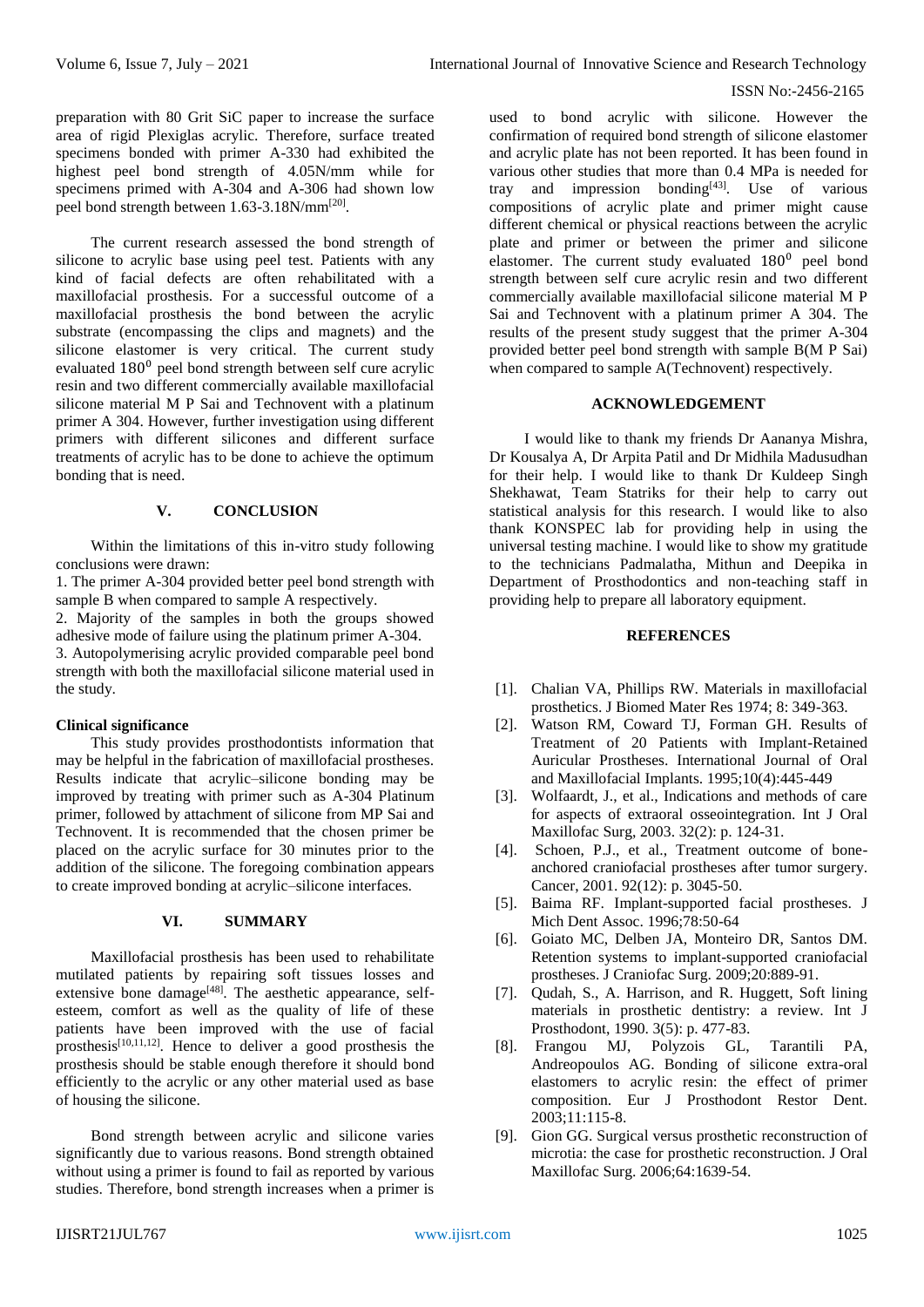ISSN No:-2456-2165

- [10]. Goiato MC, Delben JA, Monteiro DR, Santos DM. Retention systems to implant-supported craniofacial prostheses. J Craniofac Surg. 2009;20:889-91.
- [11]. Goiato MC, Garcia-Júnior IR, Magro-Filho O, Santos DM, Pellizzer EP. Implant-retained thumb prosthesis with anti-rotational attachment for a geriatric patient. Gerodontology. 2010;27:243-7.
- [12]. Polyzois GL. A comparison of microwave and dryheat curing methods on the bond strength of silicone facial materials applied to acrylic resin. J Prosthodont. 1996;5:101-4.
- [13]. Polyzois GL, Frangou MJ. Bonding of silicone prosthetic elastomers to three different denture resins. Int J Prosthodont. 2002;15:535-8.
- [14]. Polyzois GL, Frangou MJ, Andreopoulos AG. The effect of bonding agents on the bond strengths of facial silicone elastomers to a visible light-activated resin. Int J Prosthodont. 1991;4:440-4.
- [15]. Jebreil, K., Accetability of orbital prostheses. J Prosthet Dent, 1980. 43(1): p. 82-5. 9.
- [16]. Hooper, S.M., et al., Implant-supported facial prostheses provided by a maxillofacial unit in a U.K. regional hospital: longevity and patient opinions. J Prosthodont, 2005. 14(1): p. 32-8.
- [17]. Arkles, B., Tailoring surfaces with silanes. CHEMTECH, 1977. 7(12).
- [18]. Mutluay, M.M. and I.E. Ruyter, Evaluation of bond strength of soft relining materials to denture base polymers. Dent Mater, 2007. 23(11): p. 1373-81.
- [19]. Amin, W.M., A.M. Fletcher, and G.M. Ritchie, The nature of the interface between polymethyl methacrylate denture base materials and soft lining materials. Journal of Dentistry, 1981. 9(4): p. 336- 346.
- [20]. McMordie, R. and G.E. King, Evaluation of primers used for bonding silicone to denture base material. J Prosthet Dent, 1989. 61(5): p. 636-9.
- [21]. McCabe, J.F., T.E. Carrick, and H. Kamohara, Adhesive bond strength and compliance for denture soft lining materials. Biomaterials, 2002. 23(5): p. 1347-52.
- [22]. Tanimoto, Y., et al., Evaluation of adhesive properties of three resilient denture liners by the modified peel test method. Acta Biomater, 2009. 5(2): p. 764-9.
- [23]. Bulbul and Kesim. The effect of primers on shear bond strength of acrylic resins to different types of metals. The Journal of Prosthetic Dentistry 2010; Vol 103 Issue 5.
- [24]. Rahul Shyamrao Kulkarni and Rambhau Parkhedkar. The effect of denture base surface pretreatments on bond strengths of two long term resilient liners. J Adv Prosthodont 2011;3:16-9
- [25]. Polyzois and Frangou. Bonding of Silicone Elastomers and Denture Resins. The International Journal of Prosthodontics. Volume 15, Number 6, 2002
- [26]. Shetty, U.S. and S.S. Guttal, Evaluation of bonding efficiency between facial silicone and acrylic resin using different bonding agents and surface alterations.

The Journal of Advanced Prosthodontics, 2012. 4(3): p. 121-126

- [27]. Marcela Filié Haddad , Marcelo Coelho Goiato , Daniela Micheline Dos Santos , Nádia De Marchi Crepaldi , Aldiéris Alves Pesqueira , Lisiane Cristina Bannwart. Bond strength between acrylic resin and maxillofacial silicone. J Appl Oral Sci. 2012;20(6):649-54
- [28]. Mariko Hattori , Yuka I. Sumita , Lovely Muthiah , Naohiko Iwasaki , Hidekazu Takahashi , Yiliyaer Aimaijiang , Shigen Yoshi And Hisashi Taniguch. Effect of fabrication process on the bond strength between silicone elastomer and acrylic resin for maxillofacial prosthesis. Dental Materials Journal 2014; 33(1): 16–20
- [29]. Al-Shammari; BJMMR, 8(12): 1034-1044, 2015; Article no.BJMMR.2015.535
- [30]. Sanohkan S, Kukiattrakoon B, Peampring C. Tensile bond strength of facial silicone and acrylic resin using different primers. J Orofac Sci 2017;9:48-51.
- [31]. Rhea A, Ahila SC, Kumar BM. Evaluation of effect of laser etching on shear bond strength between maxillofacial silicone and acrylic resin subjected to accelerated aging process. Indian J Dent Res 2017;28:498-502.
- [32]. Mehta S, Nandeeshwar DB. A spectrophotometric analysis of extraoral aging conditions on the color stability of maxillofacial silicone. J Indian Prosthodont Soc 2017;17:355-60.
- [33]. Waqas Tanveer , Amornrat Wonglamsam , Salunya Tancharoen , Arunee Tirasriwat , Theerathavaj Srithavaj , Binit Shrestha , Natdhanai Chotprasert, Evaluation of peel bond strength between plexiglas acrylic (pmma) and maxillofacial silicone using three different primers. M Dent J 2017 August; 37 (3): 263-  $272$
- [34]. Minami, H., et al., Effect of surface treatment on the bonding of an autopolymerizing soft denture liner to a denture base resin. Int J Prosthodont, 2004. 17(3): p. 297-301
- [35]. Frangou MJ, Polyzois GL, Tarantili PA, Andreopoulos AG. Bonding of silicone extra-oral elastomers to acrylic resin: the effect of primer composition. Eur J Prosthodont Restor Dent. 2003;11:115-8.
- [36]. Hatamleh MM, Watts DC. Effects of bond primers on bending strength and bond of glass fibers in fiberembedded maxillofacial silicone prostheses. J Prosthodont. 2011;20:113-9.
- [37]. McElroy TH, Guerra ON, Lee SA. Acetic acid vapour levels associated with facial prosthetics. J Prosthet Dent. 1985;53:86-7.
- [38]. Al-Athel, M.S. and R.G. Jagger, Effect of test method on the bond strength of a silicone resilient denture lining material. J Prosthet Dent, 1996. 76(5): p. 535- 40.
- [39]. Kutay, O., Comparison of tensile and peel bond strengths of resilient liners. J Prosthet Dent, 1994. 71(5): p. 525-31